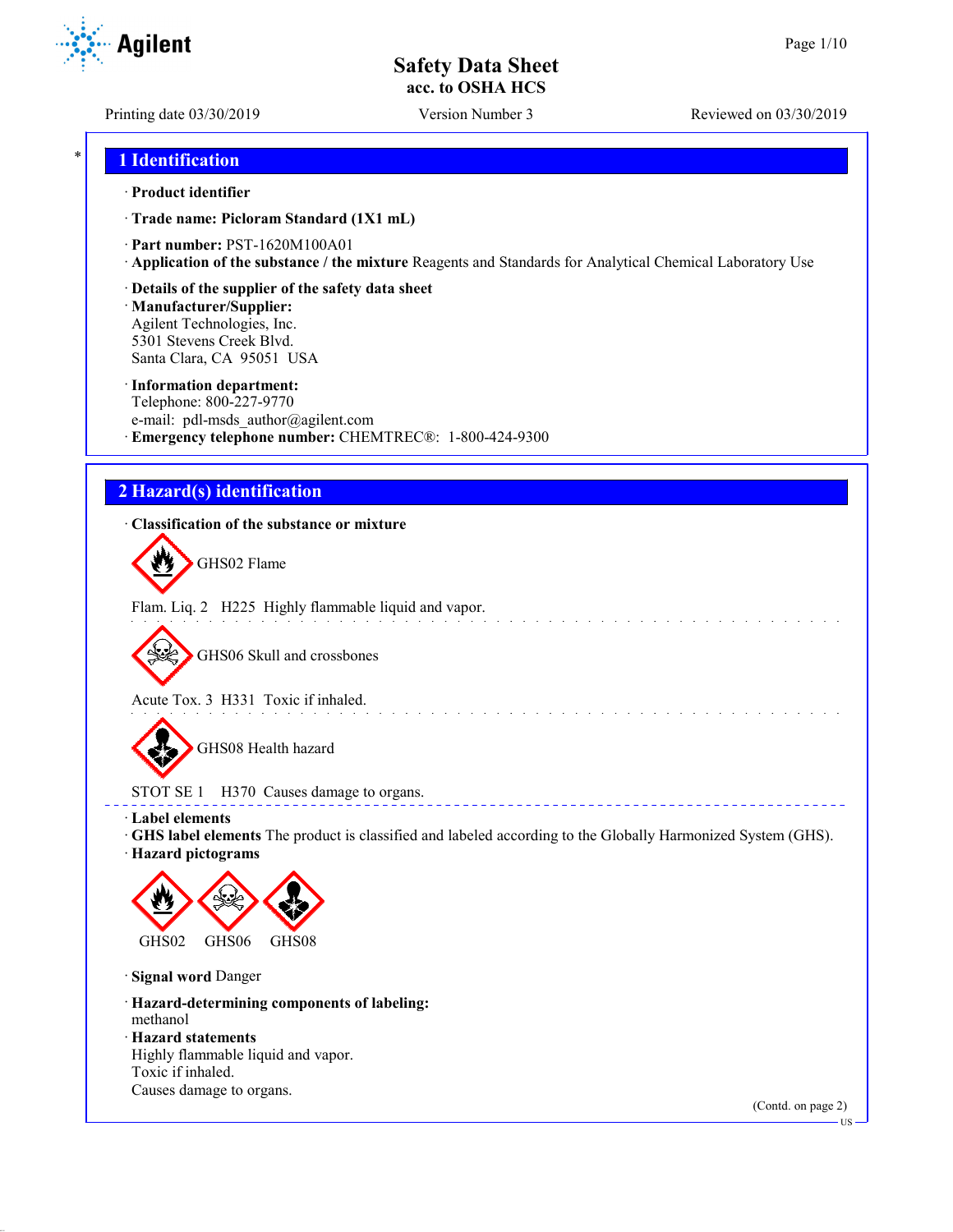**Trade name: Picloram Standard (1X1 mL)**

(Contd. of page 1) · **Precautionary statements** Keep away from heat/sparks/open flames/hot surfaces. - No smoking. Ground/bond container and receiving equipment. Use explosion-proof electrical/ventilating/lighting/equipment. Use only non-sparking tools. Take precautionary measures against static discharge. Do not breathe dust/fume/gas/mist/vapors/spray. Wash thoroughly after handling. Do not eat, drink or smoke when using this product. Use only outdoors or in a well-ventilated area. Wear protective gloves/protective clothing/eye protection/face protection. If on skin (or hair): Take off immediately all contaminated clothing. Rinse skin with water/shower. IF INHALED: Remove person to fresh air and keep comfortable for breathing. IF exposed: Call a POISON CENTER or doctor/physician. Specific treatment (see on this label). In case of fire: Use for extinction: CO2, powder or water spray. Store in a well-ventilated place. Keep container tightly closed. Store in a well-ventilated place. Keep cool. Store locked up. Dispose of contents/container in accordance with local/regional/national/international regulations. · **Classification system:** · **NFPA ratings (scale 0 - 4)** 1 3  $\overline{0}$  $Health = 1$  $Fire = 3$ Reactivity  $= 0$ · **HMIS-ratings (scale 0 - 4) HEALTH**  FIRE REACTIVITY  $\boxed{0}$  Reactivity = 0  $\overline{1}$  Health = \*1  $3$  Fire = 3 · **Other hazards** · **Results of PBT and vPvB assessment** · **PBT:** Not applicable. · **vPvB:** Not applicable.

# **3 Composition/information on ingredients**

· **Chemical characterization: Mixtures**

· **Description:** Mixture of the substances listed below with nonhazardous additions.

· **Dangerous components:**

67-56-1 methanol 99.987%

# **4 First-aid measures**

· **Description of first aid measures**

· **General information:**

Immediately remove any clothing soiled by the product.

(Contd. on page 3)



Printing date 03/30/2019 Version Number 3 Reviewed on 03/30/2019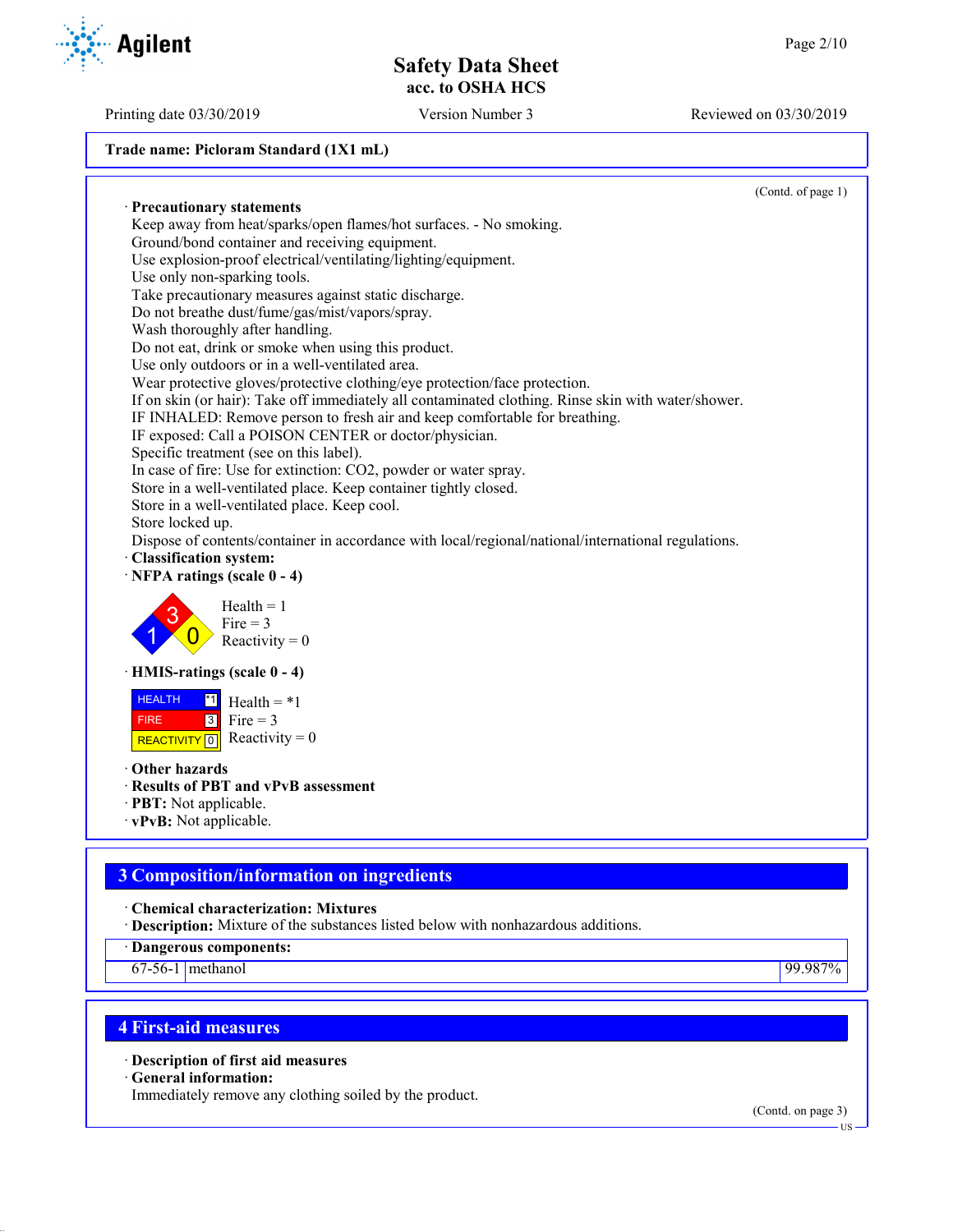Printing date 03/30/2019 Version Number 3 Reviewed on 03/30/2019

#### **Trade name: Picloram Standard (1X1 mL)**

(Contd. of page 2)

Remove breathing apparatus only after contaminated clothing have been completely removed. In case of irregular breathing or respiratory arrest provide artificial respiration.

· **After inhalation:**

Supply fresh air or oxygen; call for doctor.

In case of unconsciousness place patient stably in side position for transportation.

· **After skin contact:** Immediately wash with water and soap and rinse thoroughly.

- · **After eye contact:** Rinse opened eye for several minutes under running water. Then consult a doctor.
- · **After swallowing:** If symptoms persist consult doctor.
- · **Information for doctor:**

· **Most important symptoms and effects, both acute and delayed** No further relevant information available.

· **Indication of any immediate medical attention and special treatment needed**

No further relevant information available.

## **5 Fire-fighting measures**

· **Extinguishing media**

· **Suitable extinguishing agents:**

CO2, extinguishing powder or water spray. Fight larger fires with water spray or alcohol resistant foam.

- · **For safety reasons unsuitable extinguishing agents:** Water with full jet
- · **Special hazards arising from the substance or mixture**

During heating or in case of fire poisonous gases are produced.

- · **Advice for firefighters**
- · **Protective equipment:** Mouth respiratory protective device.

### **6 Accidental release measures**

· **Personal precautions, protective equipment and emergency procedures** Mount respiratory protective device. Wear protective equipment. Keep unprotected persons away. · **Environmental precautions:** Do not allow to enter sewers/ surface or ground water. · **Methods and material for containment and cleaning up:** Absorb with liquid-binding material (sand, diatomite, acid binders, universal binders, sawdust). Dispose contaminated material as waste according to item 13. Ensure adequate ventilation. · **Reference to other sections** See Section 7 for information on safe handling. See Section 8 for information on personal protection equipment. See Section 13 for disposal information. · **Protective Action Criteria for Chemicals** · **PAC-1:** 67-56-1 methanol 530 ppm · **PAC-2:**  $67-56-1$  methanol 2,100 ppm · **PAC-3:** 67-56-1 methanol 7200\* ppm



US

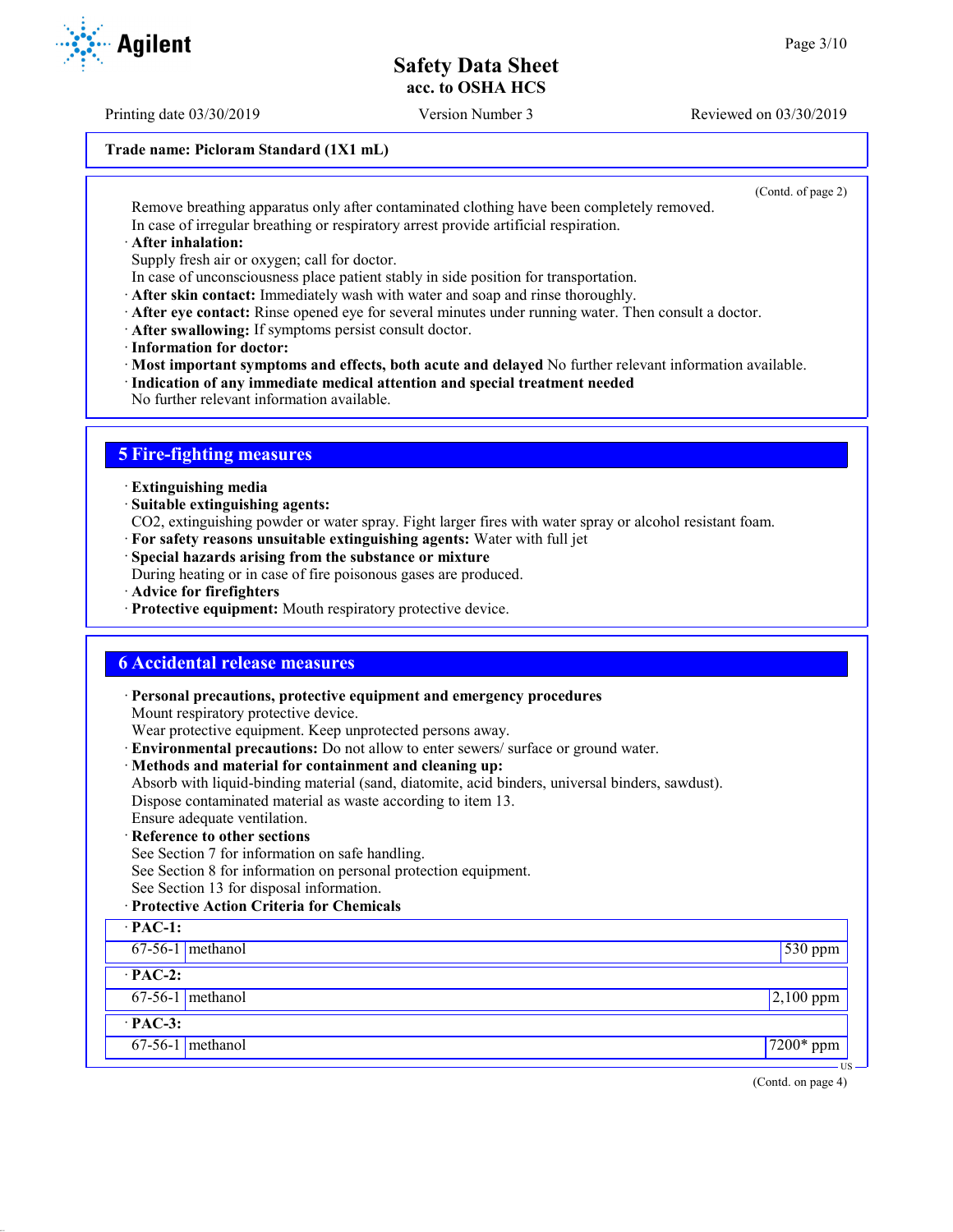Printing date 03/30/2019 Version Number 3 Reviewed on 03/30/2019

**Trade name: Picloram Standard (1X1 mL)**

(Contd. of page 3)

### **7 Handling and storage**

· **Handling:**

· **Precautions for safe handling**

Ensure good ventilation/exhaustion at the workplace.

Open and handle receptacle with care.

- Prevent formation of aerosols.
- · **Information about protection against explosions and fires:** Keep ignition sources away - Do not smoke. Protect against electrostatic charges.
- Keep respiratory protective device available.
- · **Conditions for safe storage, including any incompatibilities**
- · **Storage:**
- · **Requirements to be met by storerooms and receptacles:** Store in a cool location.
- · **Information about storage in one common storage facility:** Not required.
- · **Further information about storage conditions:**
- Keep receptacle tightly sealed.

Store in cool, dry conditions in well sealed receptacles.

· **Specific end use(s)** No further relevant information available.

#### \* **8 Exposure controls/personal protection**

· **Additional information about design of technical systems:** No further data; see item 7.

· **Control parameters**

· **Components with limit values that require monitoring at the workplace: 67-56-1 methanol** PEL Long-term value: 260 mg/m<sup>3</sup>, 200 ppm REL Short-term value:  $325 \text{ mg/m}^3$ ,  $250 \text{ ppm}$ Long-term value:  $260$  mg/m<sup>3</sup>,  $200$  ppm Skin TLV Short-term value:  $328 \text{ mg/m}^3$ ,  $250 \text{ ppm}$ Long-term value:  $262$  mg/m<sup>3</sup>,  $200$  ppm Skin; BEI · **Ingredients with biological limit values: 67-56-1 methanol**  $BEI$  15 mg/L Medium: urine Time: end of shift Parameter: Methanol (background, nonspecific) · **Additional information:** The lists that were valid during the creation were used as basis. · **Exposure controls** · **Personal protective equipment:** · **General protective and hygienic measures:** Keep away from foodstuffs, beverages and feed. Immediately remove all soiled and contaminated clothing. Wash hands before breaks and at the end of work. Store protective clothing separately.

(Contd. on page 5)

US

**Agilent**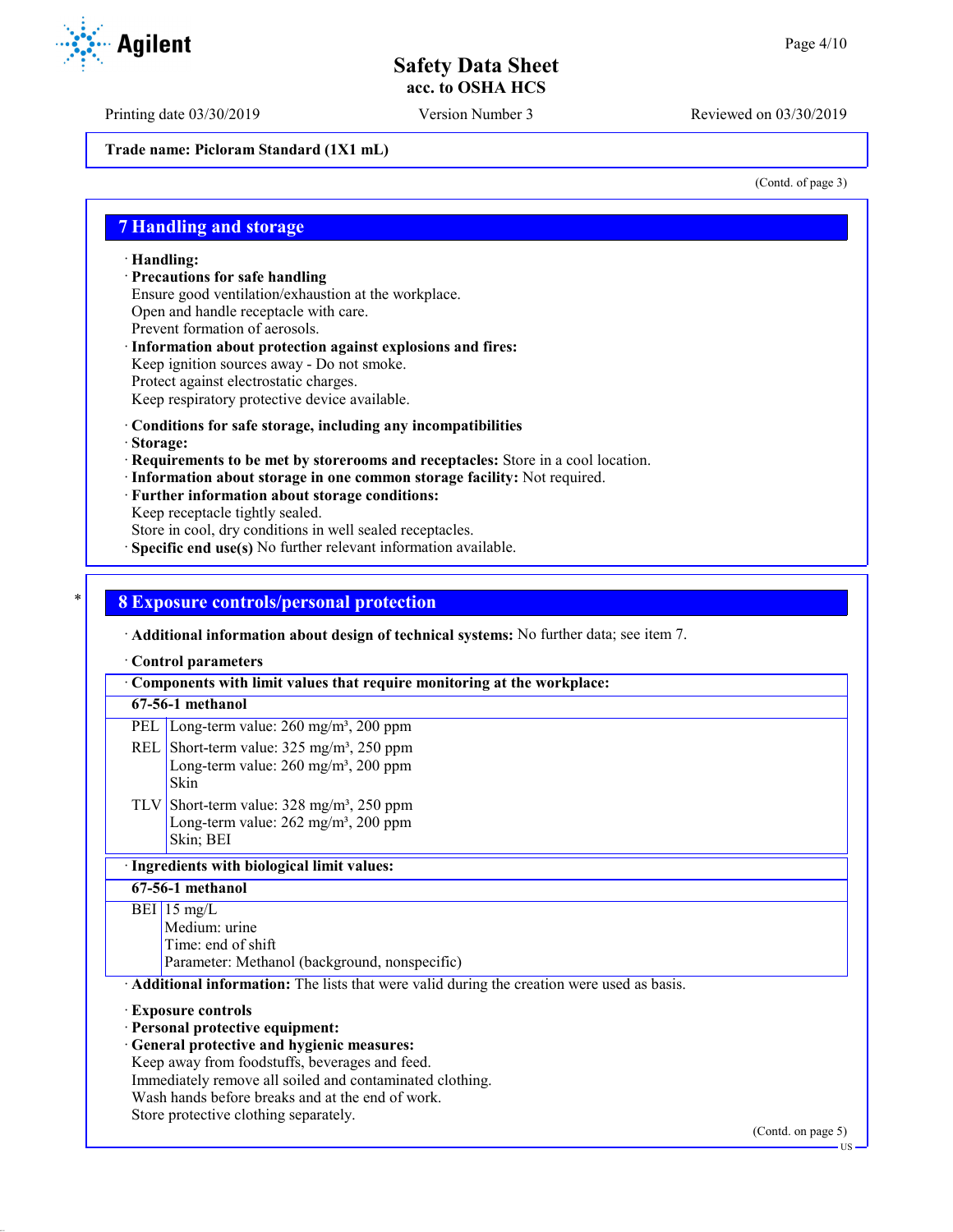Printing date 03/30/2019 Version Number 3 Reviewed on 03/30/2019

#### **Trade name: Picloram Standard (1X1 mL)**

(Contd. of page 4)

US

#### · **Breathing equipment:**

When used as intended with Agilent instruments, the use of the product under normal laboratory conditions and with standard practices does not result in significant airborne exposures and therefore respiratory protection is not needed.

Under an emergency condition where a respirator is deemed necessary, use a NIOSH or equivalent approved device/equipment with appropriate organic or acid gas cartridge.

#### · **Protection of hands:**

Although not recommended for constant contact with the chemicals or for clean-up, nitrile gloves 11-13 mil thickness are recommended for normal use. The breakthrough time is 1 hr. For cleaning a spill where there is direct contact of the chemical, butyl rubber gloves are recommended 12-15 mil thickness with breakthrough times exceeding 4 hrs. Supplier recommendations should be followed.

#### · **Material of gloves**

For normal use: nitrile rubber, 11-13 mil thickness

For direct contact with the chemical: butyl rubber, 12-15 mil thickness

#### · **Penetration time of glove material**

For normal use: nitrile rubber: 1 hour

For direct contact with the chemical: butyl rubber: >4 hours

· **Eye protection:**



Tightly sealed goggles

| <b>9 Physical and chemical properties</b>                                                           |                                                                                               |  |  |  |
|-----------------------------------------------------------------------------------------------------|-----------------------------------------------------------------------------------------------|--|--|--|
| · Information on basic physical and chemical properties<br><b>General Information</b>               |                                                                                               |  |  |  |
| · Appearance:<br>Form:                                                                              | Fluid                                                                                         |  |  |  |
| Color:                                                                                              | Colorless                                                                                     |  |  |  |
| · Odor:                                                                                             | Alcohol-like                                                                                  |  |  |  |
| Odor threshold:                                                                                     | Not determined.                                                                               |  |  |  |
| $\cdot$ pH-value:                                                                                   | Not determined.                                                                               |  |  |  |
| · Change in condition<br><b>Melting point/Melting range:</b><br><b>Boiling point/Boiling range:</b> | $-98$ °C ( $-144.4$ °F)<br>64 °C (147.2 °F)                                                   |  |  |  |
| · Flash point:                                                                                      | 9 °C (48.2 °F)                                                                                |  |  |  |
| · Flammability (solid, gaseous):                                                                    | Not applicable.                                                                               |  |  |  |
| · Ignition temperature:                                                                             | 455 °C (851 °F)                                                                               |  |  |  |
| · Decomposition temperature:                                                                        | Not determined.                                                                               |  |  |  |
| · Auto igniting:                                                                                    | Product is not selfigniting.                                                                  |  |  |  |
| Danger of explosion:                                                                                | Product is not explosive. However, formation of explosive air/vapor<br>mixtures are possible. |  |  |  |
| <b>Explosion limits:</b><br>Lower:                                                                  | 5.5 Vol $\%$                                                                                  |  |  |  |
|                                                                                                     | (Contd. on page 6)                                                                            |  |  |  |

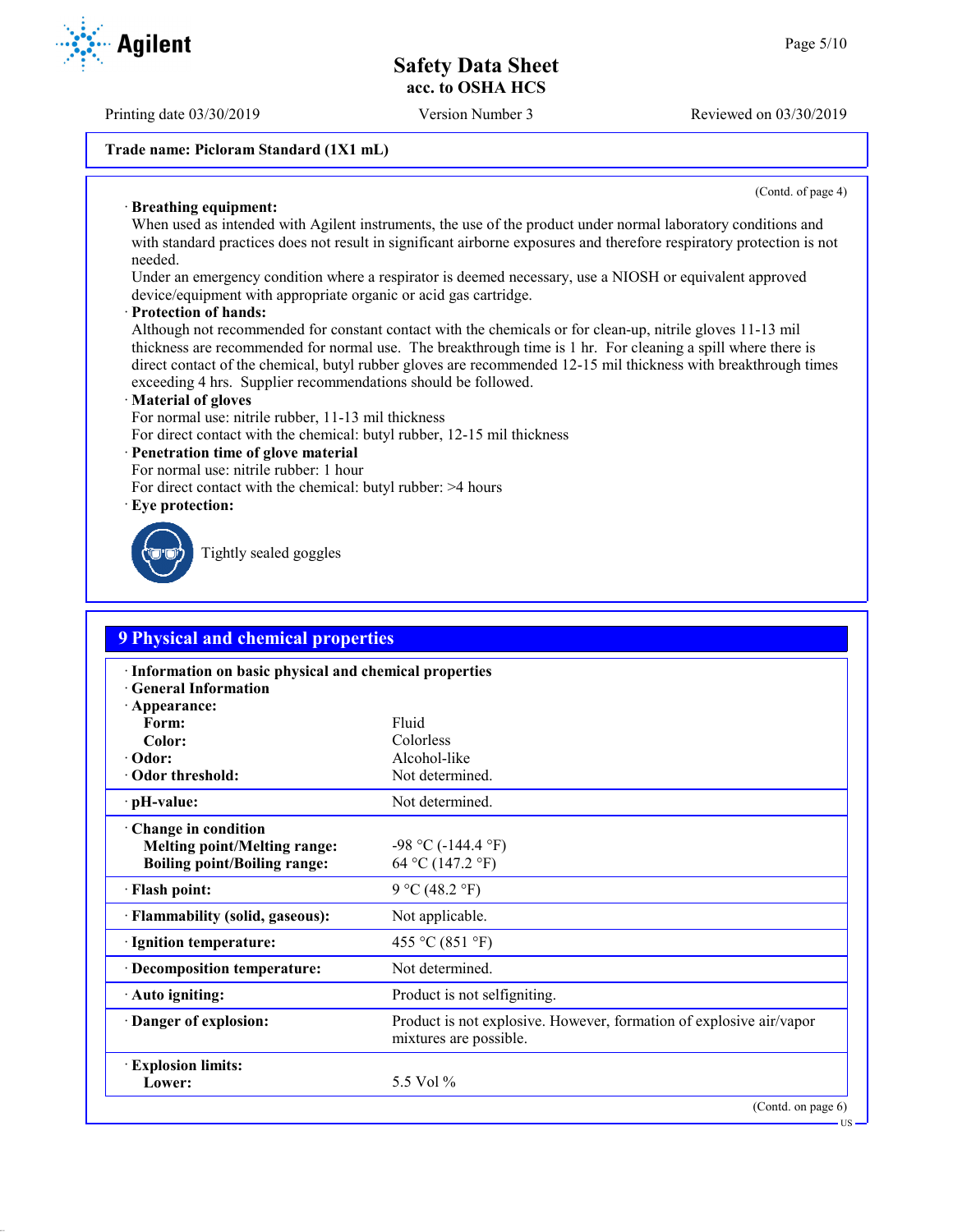Printing date 03/30/2019 Version Number 3 Reviewed on 03/30/2019

# **Trade name: Picloram Standard (1X1 mL)**

|                                                            | (Contd. of page 5)                         |  |
|------------------------------------------------------------|--------------------------------------------|--|
| Upper:                                                     | 44 Vol %                                   |  |
| $\cdot$ Vapor pressure at 20 °C (68 °F):                   | 100 hPa (75 mm Hg)                         |  |
| $\cdot$ Density at 20 °C (68 °F):                          | $0.8$ g/cm <sup>3</sup> (6.676 lbs/gal)    |  |
| · Relative density                                         | Not determined.                            |  |
| · Vapor density                                            | Not determined.                            |  |
| · Evaporation rate                                         | Not determined.                            |  |
| · Solubility in / Miscibility with                         |                                            |  |
| Water:                                                     | Not miscible or difficult to mix.          |  |
| · Partition coefficient (n-octanol/water): Not determined. |                                            |  |
| · Viscosity:                                               |                                            |  |
| Dynamic:                                                   | Not determined.                            |  |
| Kinematic:                                                 | Not determined.                            |  |
| · Solvent content:                                         |                                            |  |
| <b>Organic solvents:</b>                                   | $100.0\%$                                  |  |
| <b>VOC</b> content:                                        | $99.99\%$                                  |  |
|                                                            | 999.9 g/l / 8.34 lb/gal                    |  |
| $\cdot$ Other information                                  | No further relevant information available. |  |

# **10 Stability and reactivity**

· **Reactivity** No further relevant information available.

- · **Chemical stability**
- · **Thermal decomposition / conditions to be avoided:** No decomposition if used according to specifications.
- · **Possibility of hazardous reactions** No dangerous reactions known.
- · **Conditions to avoid** No further relevant information available.
- · **Incompatible materials:** No further relevant information available.
- · **Hazardous decomposition products:** No dangerous decomposition products known.

## **11 Toxicological information**

#### · **Information on toxicological effects**

· **Acute toxicity:**

· **LD/LC50 values that are relevant for classification:**

## **ATE (Acute Toxicity Estimate)**

## Inhalative  $LC50/4$  h  $3$  mg/L

#### **67-56-1 methanol**

| Oral   | LD50 | $5,628$ mg/kg (rat)     |
|--------|------|-------------------------|
| Dermal | LD50 | $15,800$ mg/kg (rabbit) |

### · **Primary irritant effect:**

· **on the skin:** No irritant effect.

· **on the eye:** No irritating effect.

· **Sensitization:** No sensitizing effects known.

· **Additional toxicological information:**

The product shows the following dangers according to internally approved calculation methods for preparations:

(Contd. on page 7) US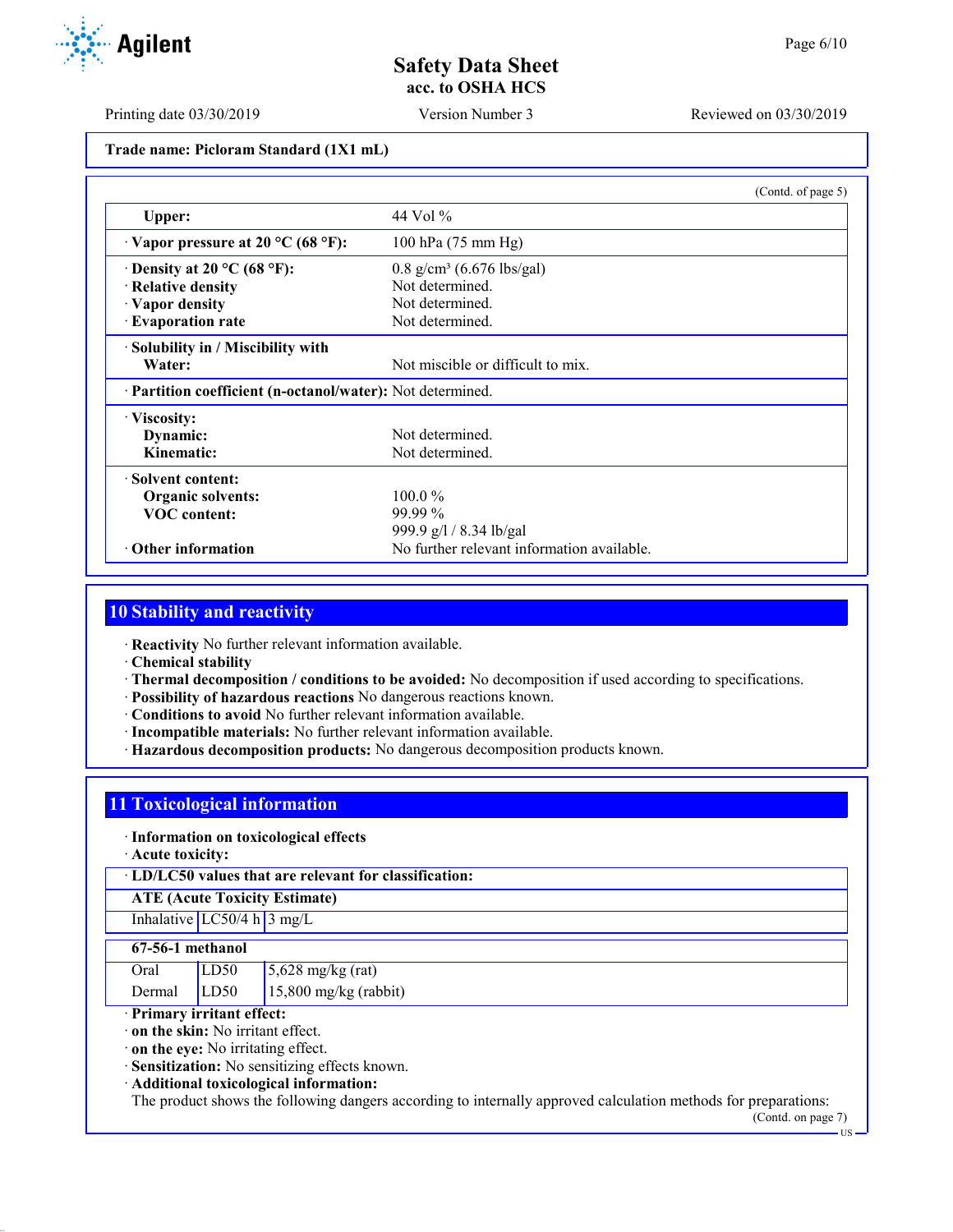Printing date 03/30/2019 Version Number 3 Reviewed on 03/30/2019

**Trade name: Picloram Standard (1X1 mL)**

(Contd. of page 6)

Toxic

· **Carcinogenic categories**

· **IARC (International Agency for Research on Cancer)**

1918-02-1 4-amino-3,5,6-trichloropyridine-2-carboxylicacid 3

· **NTP (National Toxicology Program)**

None of the ingredients is listed.

## · **OSHA-Ca (Occupational Safety & Health Administration)**

None of the ingredients is listed.

## **12 Ecological information**

- · **Toxicity**
- · **Aquatic toxicity:** No further relevant information available.
- · **Persistence and degradability** No further relevant information available.
- · **Behavior in environmental systems:**
- · **Bioaccumulative potential** No further relevant information available.
- · **Mobility in soil** No further relevant information available.
- · **Additional ecological information:**
- · **General notes:**
- Water hazard class 1 (Self-assessment): slightly hazardous for water

Do not allow undiluted product or large quantities of it to reach ground water, water course or sewage system.

- · **Results of PBT and vPvB assessment**
- · **PBT:** Not applicable.
- · **vPvB:** Not applicable.
- · **Other adverse effects** No further relevant information available.

# **13 Disposal considerations**

## · **Waste treatment methods**

· **Recommendation:**

Must not be disposed of together with household garbage. Do not allow product to reach sewage system.

· **Recommendation:** Disposal must be made according to official regulations.

# **14 Transport information**

| · Not Regulated, De minimus Quantities | $\overline{\phantom{a}}$ |                    |
|----------------------------------------|--------------------------|--------------------|
| ⋅ UN-Number                            |                          |                    |
| · DOT, IMDG, IATA                      | UN1230                   |                    |
| $\cdot$ UN proper shipping name        |                          |                    |
| ∙ DOT                                  | Methanol mixture         |                    |
| · IMDG, IATA                           | METHANOL mixture         |                    |
|                                        |                          | (Contd. on page 8) |
|                                        |                          | $US -$             |



<sup>·</sup> **Uncleaned packagings:**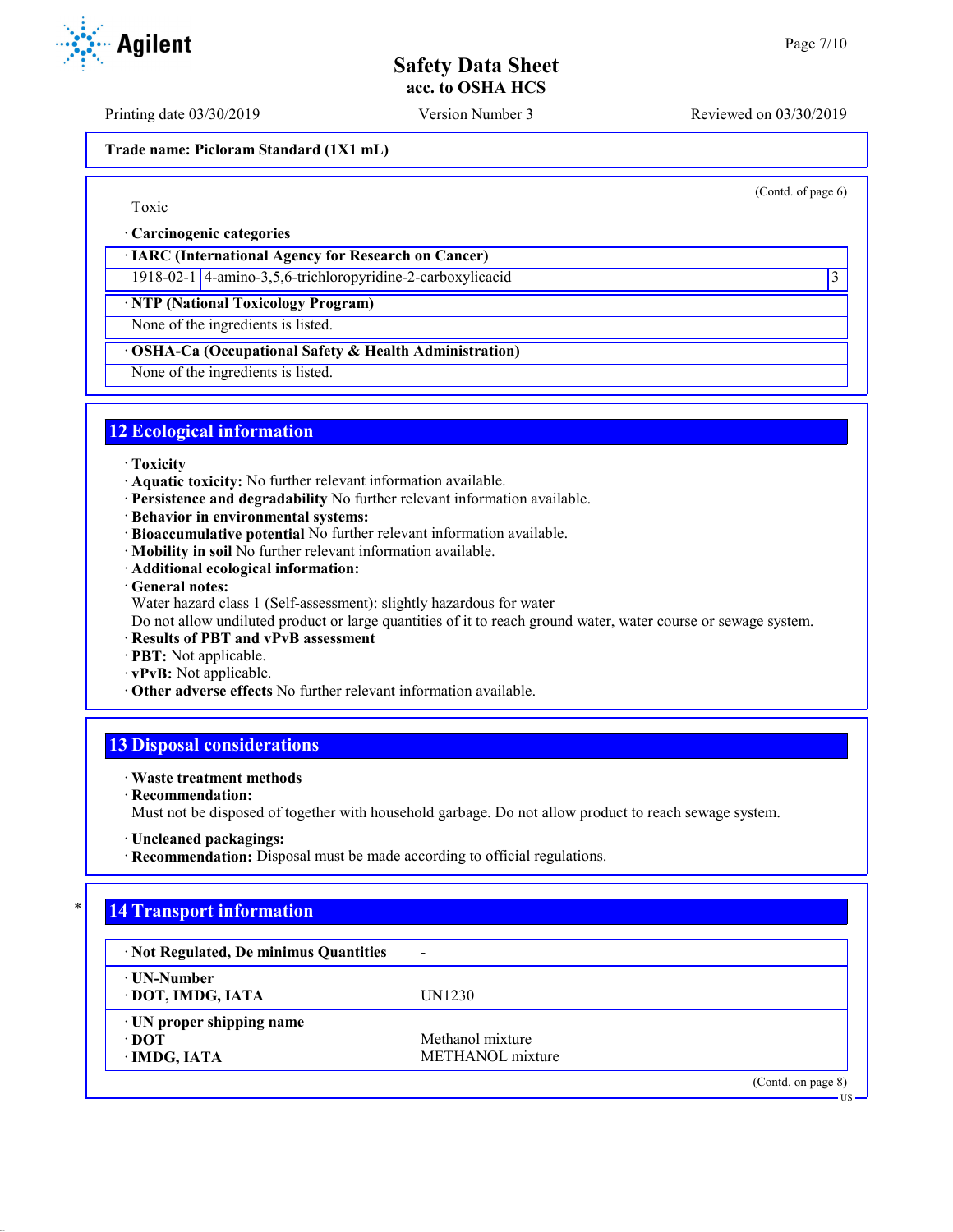Printing date 03/30/2019 Version Number 3 Reviewed on 03/30/2019

**Trade name: Picloram Standard (1X1 mL)**

|                                                                            | (Contd. of page 7)                                                                                  |
|----------------------------------------------------------------------------|-----------------------------------------------------------------------------------------------------|
| Transport hazard class(es)                                                 |                                                                                                     |
| $\cdot$ DOT                                                                |                                                                                                     |
|                                                                            |                                                                                                     |
| · Class<br>· Label                                                         | 3 Flammable liquids<br>3, 6.1                                                                       |
| $\cdot$ IMDG                                                               |                                                                                                     |
|                                                                            |                                                                                                     |
| · Class                                                                    | 3 Flammable liquids                                                                                 |
| · Label                                                                    | 3/6.1<br>.                                                                                          |
| $\cdot$ IATA                                                               |                                                                                                     |
| ≫≹                                                                         |                                                                                                     |
| · Class                                                                    | 3 Flammable liquids                                                                                 |
| · Label                                                                    | 3(6.1)                                                                                              |
| · Packing group<br>· DOT, IMDG, IATA                                       | $\mathbf{I}$                                                                                        |
| · Environmental hazards:                                                   | Not applicable.                                                                                     |
| Special precautions for user                                               | Warning: Flammable liquids                                                                          |
| · Danger code (Kemler):                                                    | 336                                                                                                 |
| · EMS Number:<br>· Stowage Category                                        | $F-E$ , $S-D$<br>B                                                                                  |
| Stowage Code                                                               | SW2 Clear of living quarters.                                                                       |
| Transport in bulk according to Annex II of<br>MARPOL73/78 and the IBC Code | Not applicable.                                                                                     |
| · Transport/Additional information:                                        |                                                                                                     |
| $\cdot$ DOT<br>· Quantity limitations                                      | On passenger aircraft/rail: 1 L<br>On cargo aircraft only: 60 L                                     |
| $\cdot$ IMDG                                                               |                                                                                                     |
| · Limited quantities (LQ)                                                  | 1L                                                                                                  |
| · Excepted quantities (EQ)                                                 | Code: E2                                                                                            |
|                                                                            | Maximum net quantity per inner packaging: 30 ml<br>Maximum net quantity per outer packaging: 500 ml |
|                                                                            |                                                                                                     |

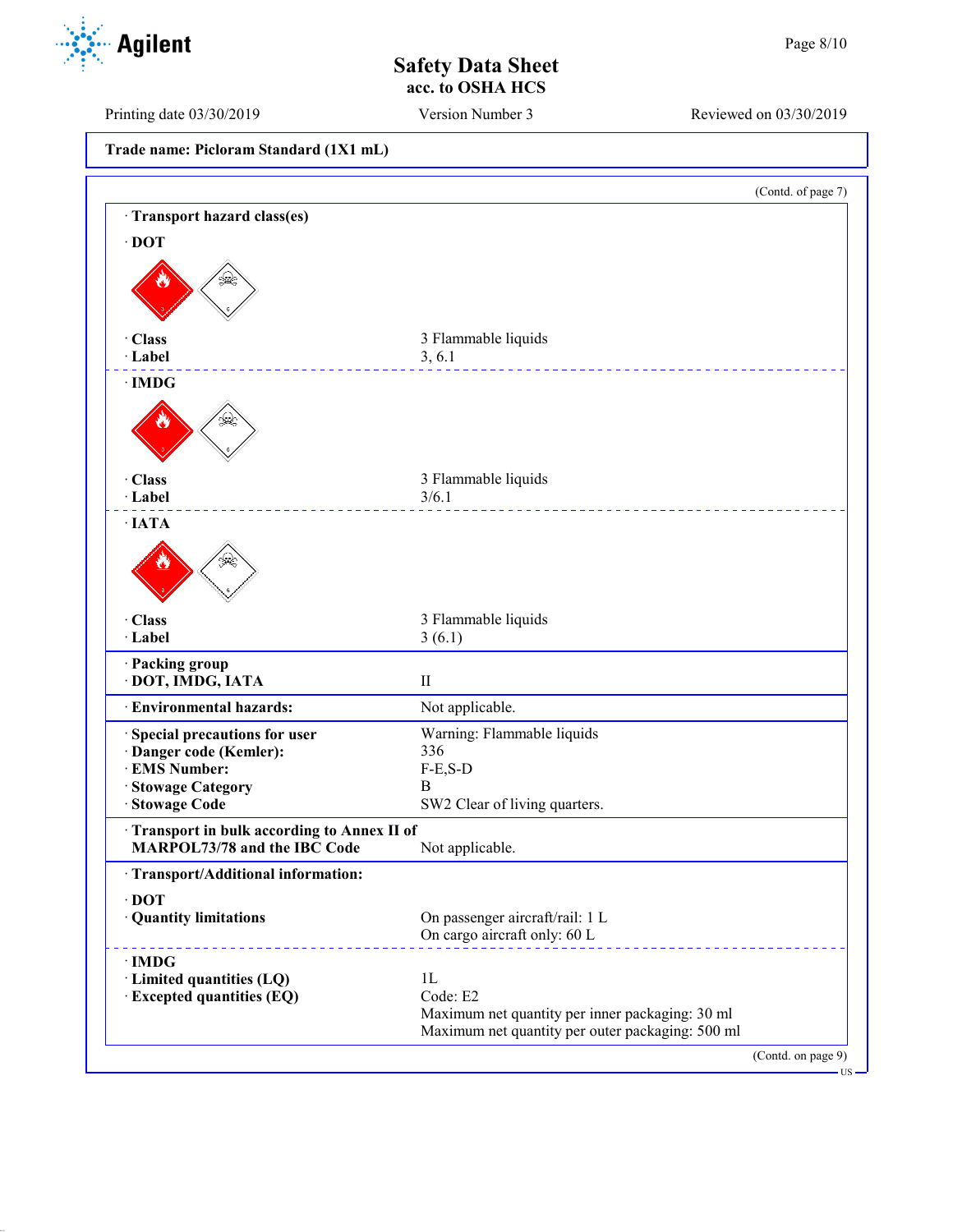Printing date 03/30/2019 Version Number 3 Reviewed on 03/30/2019

**Trade name: Picloram Standard (1X1 mL)**

· **UN "Model Regulation":** UN 1230 METHANOL MIXTURE, 3 (6.1), II

## **15 Regulatory information**

· **Safety, health and environmental regulations/legislation specific for the substance or mixture** · **Sara**

· **Section 355 (extremely hazardous substances):**

None of the ingredients is listed.

· **Section 313 (Specific toxic chemical listings):**

All ingredients are listed.

· **TSCA (Toxic Substances Control Act):**

All ingredients are listed.

· **Proposition 65**

· **Chemicals known to cause cancer:**

None of the ingredients is listed.

· **Chemicals known to cause reproductive toxicity for females:**

None of the ingredients is listed.

· **Chemicals known to cause reproductive toxicity for males:**

None of the ingredients is listed.

· **Chemicals known to cause developmental toxicity:**

67-56-1 methanol

· **Carcinogenic categories**

· **EPA (Environmental Protection Agency)**

None of the ingredients is listed.

· **TLV (Threshold Limit Value established by ACGIH)**

1918-02-1 4-amino-3,5,6-trichloropyridine-2-carboxylicacid A4

· **NIOSH-Ca (National Institute for Occupational Safety and Health)**

None of the ingredients is listed.

· **Chemical safety assessment:** A Chemical Safety Assessment has not been carried out.

## **16 Other information**

The information contained in this document is based on Agilent's state of knowledge at the time of preparation. No warranty as to its accurateness, completeness or suitability for a particular purpose is expressed or implied.

· **Department issuing SDS:** Document Control / Regulatory

· **Contact:** regulatory@ultrasci.com

· **Date of preparation / last revision** 03/30/2019 / 2

· **Abbreviations and acronyms:**

ADR: Accord européen sur le transport des marchandises dangereuses par Route (European Agreement concerning the International Carriage of Dangerous Goods by Road)

IMDG: International Maritime Code for Dangerous Goods

DOT: US Department of Transportation

IATA: International Air Transport Association

ACGIH: American Conference of Governmental Industrial Hygienists



(Contd. of page 8)